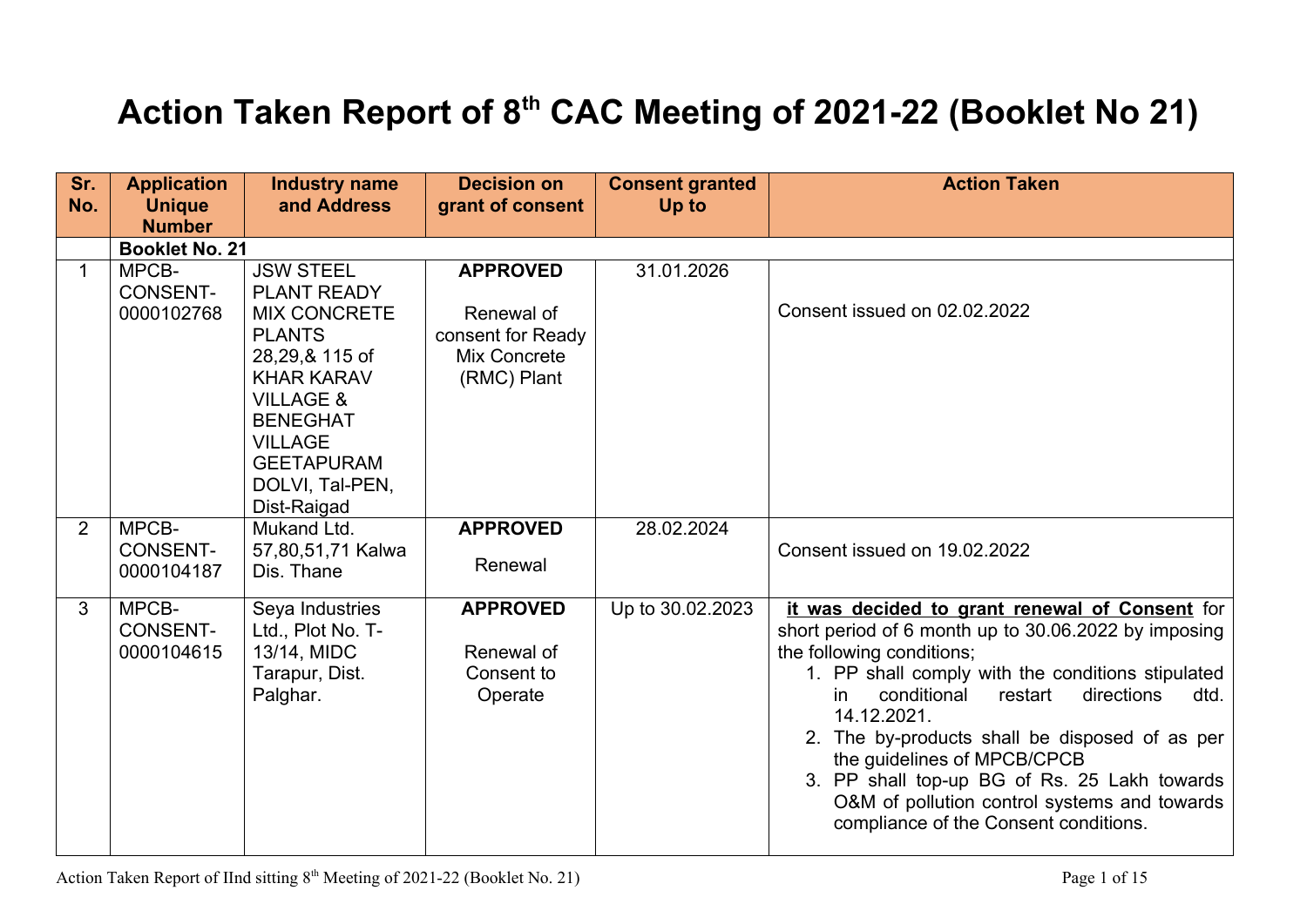| Sr.            | <b>Application</b>                     | <b>Industry name</b>                                                                                                                                          | <b>Decision on</b>                                                                              | <b>Consent granted</b> | <b>Action Taken</b>                                                            |
|----------------|----------------------------------------|---------------------------------------------------------------------------------------------------------------------------------------------------------------|-------------------------------------------------------------------------------------------------|------------------------|--------------------------------------------------------------------------------|
| No.            | <b>Unique</b><br><b>Number</b>         | and Address                                                                                                                                                   | grant of consent                                                                                | Up to                  |                                                                                |
|                |                                        |                                                                                                                                                               |                                                                                                 |                        | Consent shall be issued after obtaining additional<br>Consent to Operate fees. |
| 4              | MPCB-<br><b>CONSENT-</b><br>0000105431 | <b>Infosys Limited</b><br>Plot. No. 24, Rajiv<br>Gandhi Info-Tech<br>Park, Hinjewadi,<br>Phase-II, Village.<br>Mann, Tal. Mulshi,<br>Dist. Pune- 411057.      | <b>APPROVED</b><br>Renewal of<br>Consent to<br>Operate (Part)                                   | 28.02.2026             | Consent issued on 03.02.2022                                                   |
| 5              | MPCB-<br><b>CONSENT-</b><br>0000107252 | M/s. Western<br>Coalfields Limited,<br>Dinesh Open Cast<br>mine, Makardhokra<br>Sub Area, near<br>Hevati village, Tal-<br>Umred, Dist-<br>Nagpur              | <b>NOT APPROVED</b><br>Renewal of<br>consent with<br>increase in CI                             |                        | it was decided to call PP for presentation on above<br>points.                 |
| 6              | MPCB-<br><b>CONSENT-</b><br>0000107261 | M/s. Western Coal<br>Fields Ltd. Umred<br>Open Cast Mine<br>Post-Sirpur, Tal-<br>Umre, Dist-Nagpur.                                                           | <b>NOT APPROVED</b><br>(Deferred)<br>Renewal of<br>consent to<br>operate with<br>increase in CI |                        | it was decided to call PP for presentation on<br>above points.                 |
| $\overline{7}$ | MPCB-<br><b>CONSENT-</b><br>0000106999 | <b>Western Coalfields</b><br>Limited, Ukni<br><b>Opencast Mine</b><br><b>Ukni-Junad Sub</b><br>Area, Near Ukni<br>village, Po. - Ukni,<br>Tal.- Wani, Dist. - | <b>NOT APPROVED</b><br>(Deferred)<br>Renewal of<br>consent with<br>increase in CI.              |                        | it was decided to call PP for presentation on above<br>points.                 |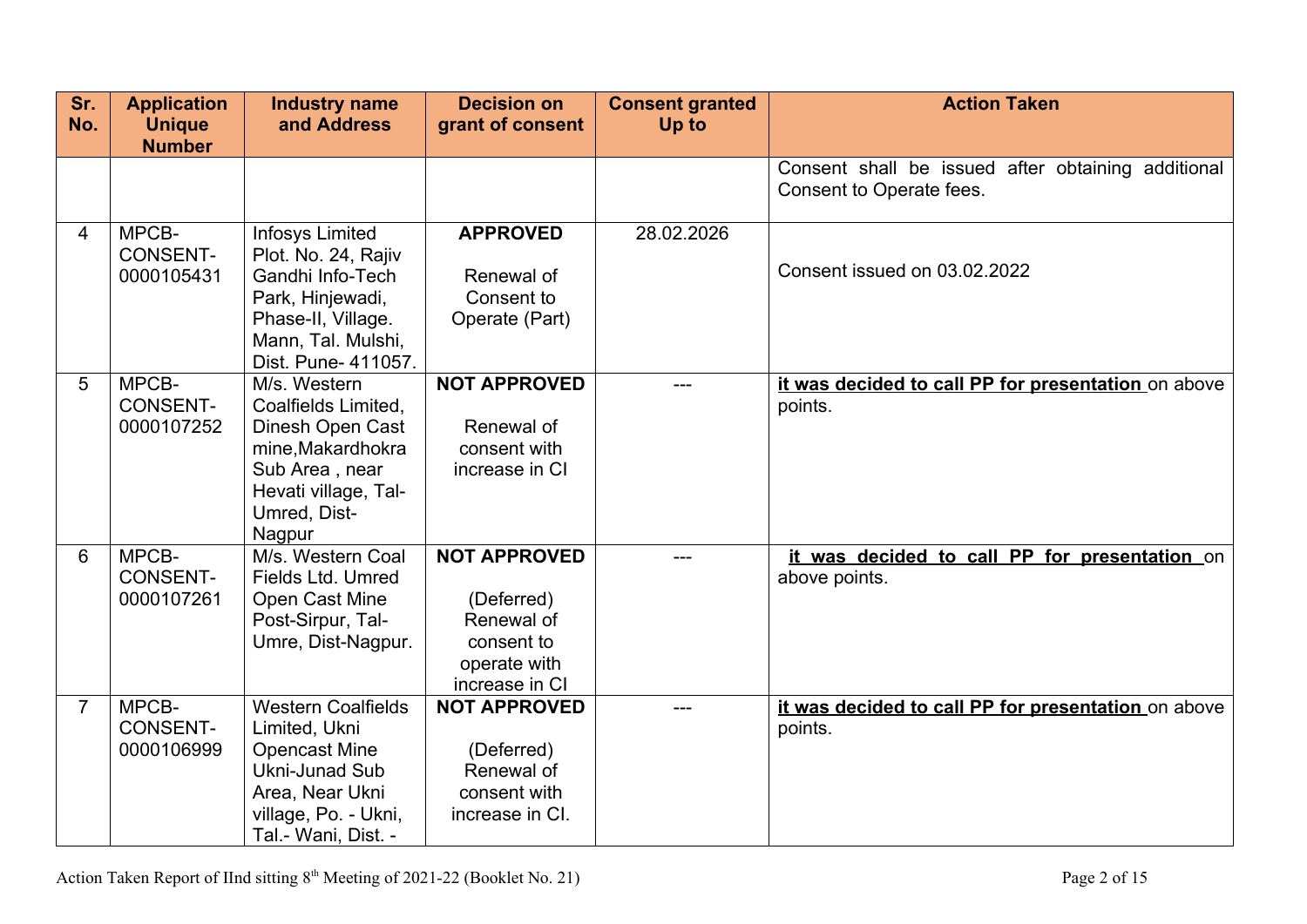| Sr. | <b>Application</b>                     | <b>Industry name</b>                                                                                                                                                                     | <b>Decision on</b>                                                                              | <b>Consent granted</b> | <b>Action Taken</b>                                                                                                                  |
|-----|----------------------------------------|------------------------------------------------------------------------------------------------------------------------------------------------------------------------------------------|-------------------------------------------------------------------------------------------------|------------------------|--------------------------------------------------------------------------------------------------------------------------------------|
| No. | <b>Unique</b><br><b>Number</b>         | and Address                                                                                                                                                                              | grant of consent                                                                                | Up to                  |                                                                                                                                      |
|     |                                        | Yavatmal.                                                                                                                                                                                |                                                                                                 |                        |                                                                                                                                      |
| 8   | MPCB-<br><b>CONSENT-</b><br>0000107102 | <b>Western Coalfields</b><br>Limited, Kolar<br>Pimpri Extension<br><b>OCP</b><br>Kolar Pimpri-<br>Pimpalgaon Sub<br>Area, Near<br>Borgaon<br>Village, Po. - Ukni,<br>Tal.- Wani, Dist. - | <b>NOT APPROVED</b><br>(Deferred)<br>Renewal of<br>consent with<br>increase in CI               |                        | it was decided to call PP for presentation on<br>above points.                                                                       |
| 9   | MPCB-<br><b>CONSENT-</b><br>0000109729 | Yavatmal.<br>M/s. WESTERN<br><b>COALFIELDS</b><br>LIMITED, BHATADI<br><b>OPENCAST MINE</b><br>P.O. Bhatadi, Tal &<br>Dist-Chandrapur                                                     | <b>NOT APPROVED</b><br>(Deferred)<br>Renewal of<br>consent with<br>decrease in CI               | $---$                  | it was decided to call PP for presentation on<br>above points.                                                                       |
| 10  | MPCB-<br><b>CONSENT-</b><br>0000109836 | M/s. WESTERN<br><b>COALFIELDS</b><br>LIMITED, Durgapur<br><b>Opencast Mine</b><br>P.O. Durgapur, Tal<br>& Dist-Chandrapur                                                                | <b>NOT APPROVED</b><br>(Deferred)<br>Renewal of<br>consent with<br>increase in CI               | ----                   | it was decided to call PP for presentation on above<br>points.                                                                       |
| 11  | MPCB-<br><b>CONSENT-</b><br>0000111260 | Mumbai<br><b>International Airport</b><br>Ltd<br>1st floor, Terminal<br>1-B, Santacruz<br>(East), Mumbai-<br>400099.                                                                     | <b>NOT APPROVED</b><br>(Deferred)<br>Renewal of<br>Consent to<br>Operate with<br>increase in CI | $-$                    | it was decided to defer the case and call the PP for<br>presentation for above points including compliance of<br>consent conditions. |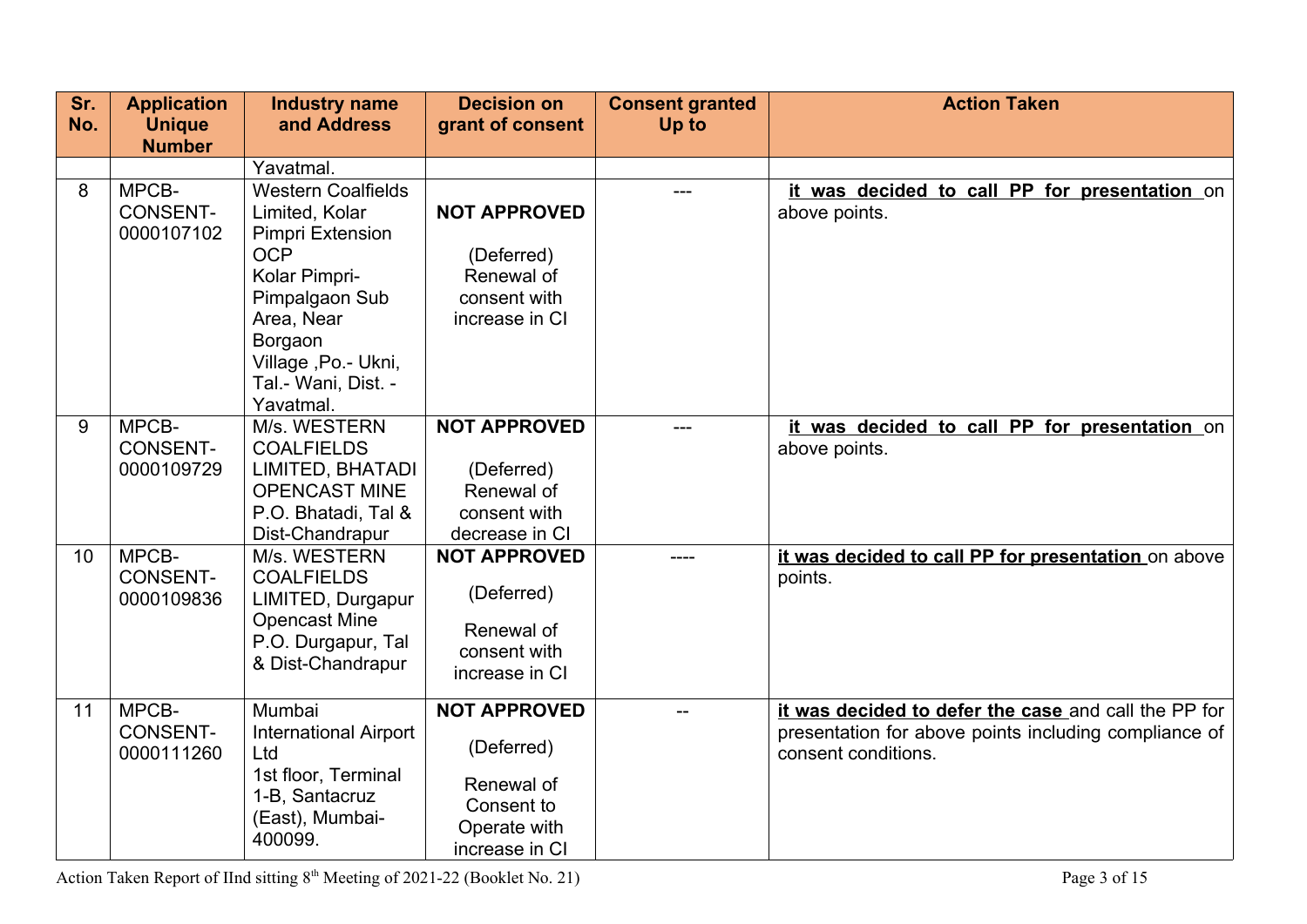| Sr. | <b>Application</b>             | <b>Industry name</b>            | <b>Decision on</b>         | <b>Consent granted</b> | <b>Action Taken</b>                                 |
|-----|--------------------------------|---------------------------------|----------------------------|------------------------|-----------------------------------------------------|
| No. | <b>Unique</b><br><b>Number</b> | and Address                     | grant of consent           | Up to                  |                                                     |
| 12  | MPCB-                          | Sasti OC Mine                   | <b>NOT APPROVED</b>        |                        | it was decided to call PP for presentation on above |
|     | <b>CONSENT-</b><br>0000109109  | PO-Sasti, Tal-<br>Rajura, Dist- | (Deferred)                 |                        | points                                              |
|     |                                | Chandrapur.                     |                            |                        |                                                     |
|     |                                |                                 | Renewal of                 |                        |                                                     |
|     |                                |                                 | consent with               |                        |                                                     |
|     |                                |                                 | increase in CI             |                        |                                                     |
| 13  | MPCB-                          | <b>Uttam Value Steels</b>       | <b>APPROVED</b>            | 31.05.2024             |                                                     |
|     | <b>CONSENT-</b>                | Limited                         | Renewal of                 |                        | Consent issued on 02.02.2022                        |
|     | 0000111757                     | 162, 144, 369, 370, 3           | consent with               |                        |                                                     |
|     |                                | 71 Bhugaon Link                 | decrease in CI             |                        |                                                     |
|     |                                | Road, Tal & dist.               |                            |                        |                                                     |
|     |                                | Wardha Wardha                   |                            |                        |                                                     |
| 14  | MPCB-<br><b>CONSENT-</b>       | <b>Asian Colour</b>             | <b>APPROVED</b><br>Renewal | 31.05.2024             | Consent issued on 03.02.2022                        |
|     | 0000111959                     | Coated Ispat<br>Limited         |                            |                        |                                                     |
|     |                                | Village Dahivali,               |                            |                        |                                                     |
|     |                                | Pen Khopoli Road                |                            |                        |                                                     |
|     |                                | Pali Phata, Near                |                            |                        |                                                     |
|     |                                | <b>Khalapur Toll</b>            |                            |                        |                                                     |
|     |                                | Plaza, Tal:-                    |                            |                        |                                                     |
|     |                                | Kahalapur, Dist:-               |                            |                        |                                                     |
|     |                                | Raigad                          |                            |                        |                                                     |
| 15  | MPCB-                          | <b>Uttam Galva</b>              | <b>APPROVED</b>            | 31.07.2024             |                                                     |
|     | <b>CONSENT-</b>                | <b>Metallics Limited</b>        | Renewal of                 |                        | Consent issued on 02.02.2022                        |
|     | 0000112645                     | Various Numbers,                | consent with               |                        |                                                     |
|     |                                | Existing plant                  | increase in CI             |                        |                                                     |
|     |                                | <b>Bhugaon Link Road</b>        |                            |                        |                                                     |
|     |                                | Wardha -442001                  |                            |                        |                                                     |
|     |                                | Wardha                          |                            |                        |                                                     |
| 16  | MPCB-                          | <b>ACG Pam Pharma</b>           | <b>APPROVED</b>            | Up to 31.03.2026       |                                                     |
|     | <b>CONSENT-</b>                | <b>Technologies</b>             |                            |                        | Consent issued on 02.02.2022                        |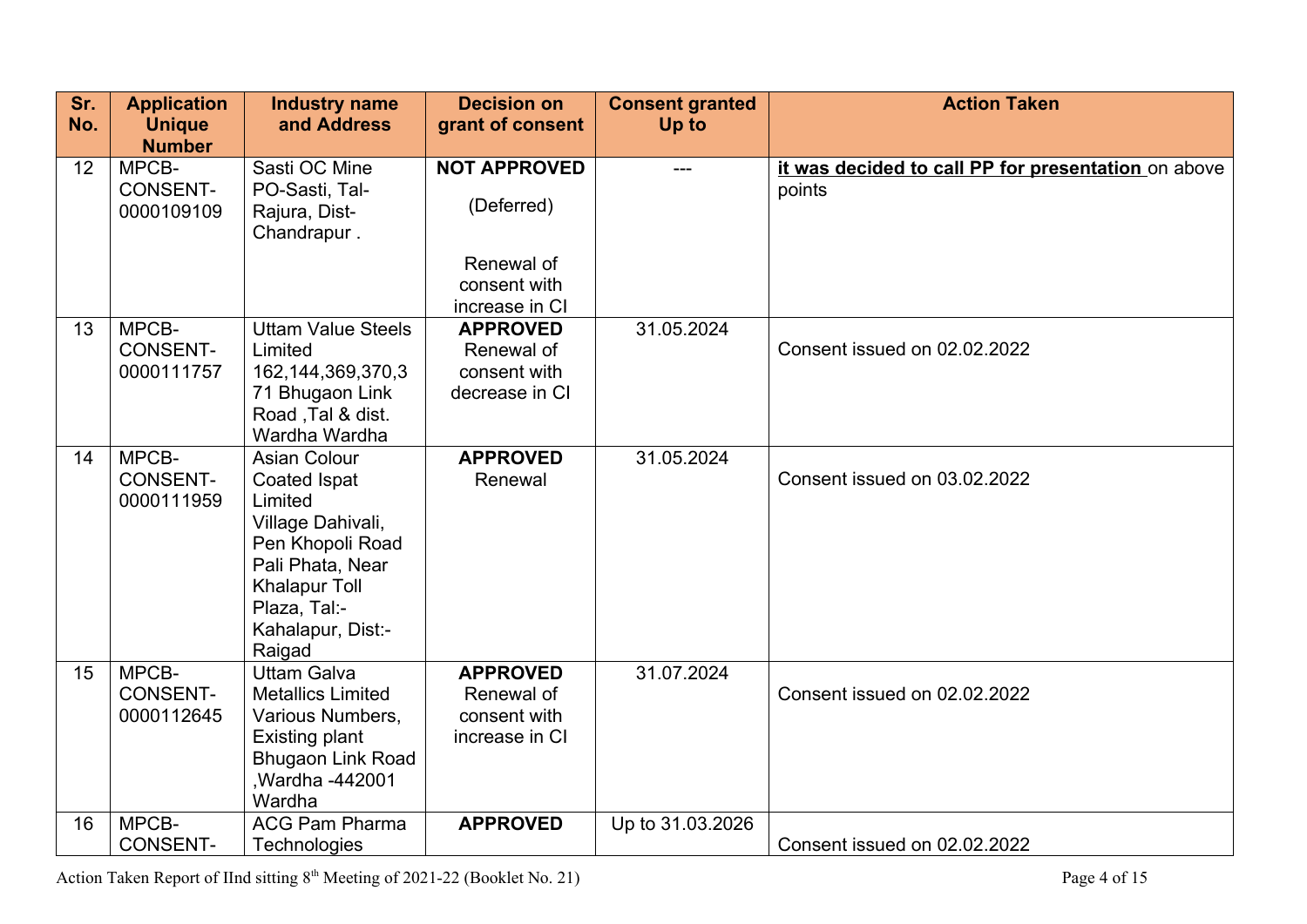| Sr.<br>No. | <b>Application</b><br><b>Unique</b>    | <b>Industry name</b><br>and Address                                                                                                  | <b>Decision on</b><br>grant of consent                                                                                                                                                                                            | <b>Consent granted</b><br>Up to | <b>Action Taken</b>                                                                        |
|------------|----------------------------------------|--------------------------------------------------------------------------------------------------------------------------------------|-----------------------------------------------------------------------------------------------------------------------------------------------------------------------------------------------------------------------------------|---------------------------------|--------------------------------------------------------------------------------------------|
|            | <b>Number</b><br>0000107595            | Private Limited,<br>S. Nos. 821(b)(2),<br>Khandala, Shirwal,<br>Satara 412801.                                                       | Consent to 1st<br>Operate for<br>Modernization,<br>Renewal,<br>Amendment for<br>name change &<br>Amalgamation                                                                                                                     |                                 |                                                                                            |
| 17         | MPCB-<br><b>CONSENT-</b><br>0000112667 | Bharat Forge Ltd.<br>Mundhwa<br>72/76 Mundhwa<br><b>Pune Haveli</b>                                                                  | <b>NOT APPROVED</b><br>(Deferred)                                                                                                                                                                                                 | $---$                           | it was decided to defer the case and call PP for<br>presentation on above non-compliances. |
|            |                                        |                                                                                                                                      | Renewal with<br>increase in CI and<br>change in unit of<br>measurement of<br>Machining<br>Component<br>production from<br>Nos/A to MT/A<br>and merging of<br>five sub products<br>to single product<br>as machining<br>components |                                 |                                                                                            |
| 18         | MPCB-<br><b>CONSENT-</b><br>0000114614 | Kolte-Patil I-Ven<br>Township (Pune)<br>Ltd.<br>S. No, 74 & New<br>86, Village. Jambhe<br>Marunji, Nere, Tal.<br>Mulshi, Dist. Pune. | <b>APPROVED</b><br>Renewal of<br>Consent to<br>Operate (part-I &<br>II) for residential<br>buildings at<br>Sectors R2, R6,<br>R7, School                                                                                          | 31.03.2022                      | Consent issued on 03.02.2022                                                               |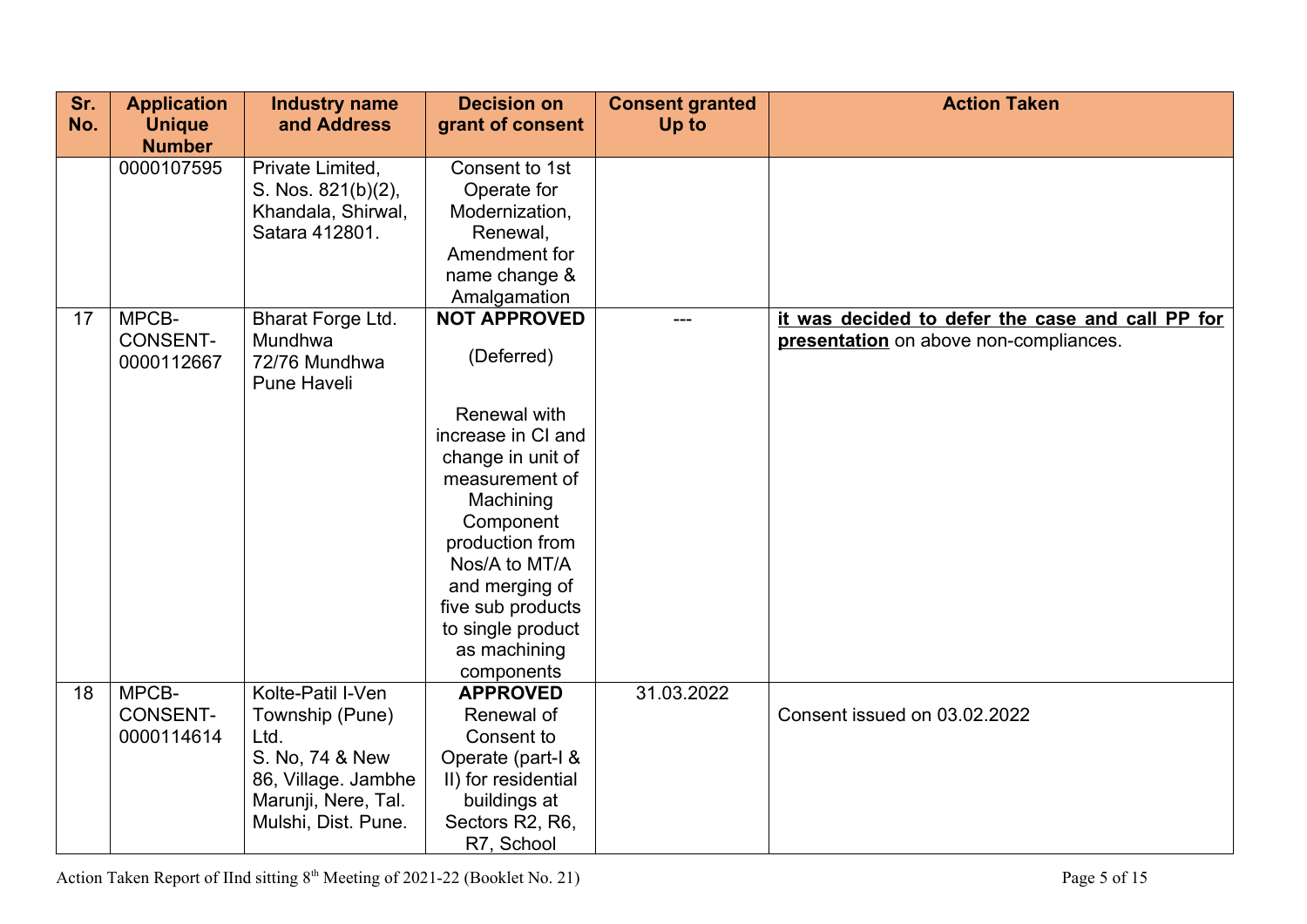| Sr. | <b>Application</b>                     | <b>Industry name</b>                                                                                                    | <b>Decision on</b>                                                       | <b>Consent granted</b> | <b>Action Taken</b>                                                                         |
|-----|----------------------------------------|-------------------------------------------------------------------------------------------------------------------------|--------------------------------------------------------------------------|------------------------|---------------------------------------------------------------------------------------------|
| No. | <b>Unique</b>                          | and Address                                                                                                             | grant of consent                                                         | Up to                  |                                                                                             |
|     | <b>Number</b>                          |                                                                                                                         | building and fire<br>station & Sector<br>R3 & R4                         |                        |                                                                                             |
| 19  | MPCB-<br><b>CONSENT-</b><br>0000114412 | Duet india<br>(pune)Pvt.Ltd<br>Sr. No. 197/3, 5th<br>milestone, Viman<br>Nagar, Pune-Nagar<br>Road, Pune-<br>411014.    | <b>APPROVED</b><br>Renewal of<br>Consent to<br>Operate                   | 31.05.2024             | Consent issued on 03.02.2022                                                                |
| 20  | MPCB-<br><b>CONSENT-</b><br>0000115025 | <b>Brintons Carpets</b><br>Asia Pvt Ltd.<br>Gat No.<br>414/415/416<br>Urawade Mulshi                                    | <b>APPROVED</b><br>Renewal of<br>consent                                 | 30.06.2022             | Consent issued on 02.02.2022                                                                |
| 21  | MPCB-<br><b>CONSENT-</b><br>0000110318 | M/S. JET<br>AIRWAYS (INDIA)<br>LTD.<br>At. C-68, CTS. No.<br>4207, Bandra-Kurla<br>Complex, Andheri,<br>Mumbai-400051.  | <b>NOT APPROVED</b><br>(Deferred)<br>Renewal of<br>Consent to<br>Operate | $-$                    | it was decided to defer the case and call PP for<br>technical presentation on above points. |
| 22  | MPCB-<br><b>CONSENT-</b><br>0000116725 | Mumbai<br><b>International Airport</b><br>Ltd<br>Chhatrapati Shivaji<br>Maharaj<br>International<br>Airport, 1st floor, | <b>APPROVED</b><br>Renewal of<br>Consent to<br>Operate                   | 31.05.2022             | Consent issued on 04.02.2022                                                                |

Action Taken Report of IInd sitting 8<sup>th</sup> Meeting of 2021-22 (Booklet No. 21) Page 6 of 15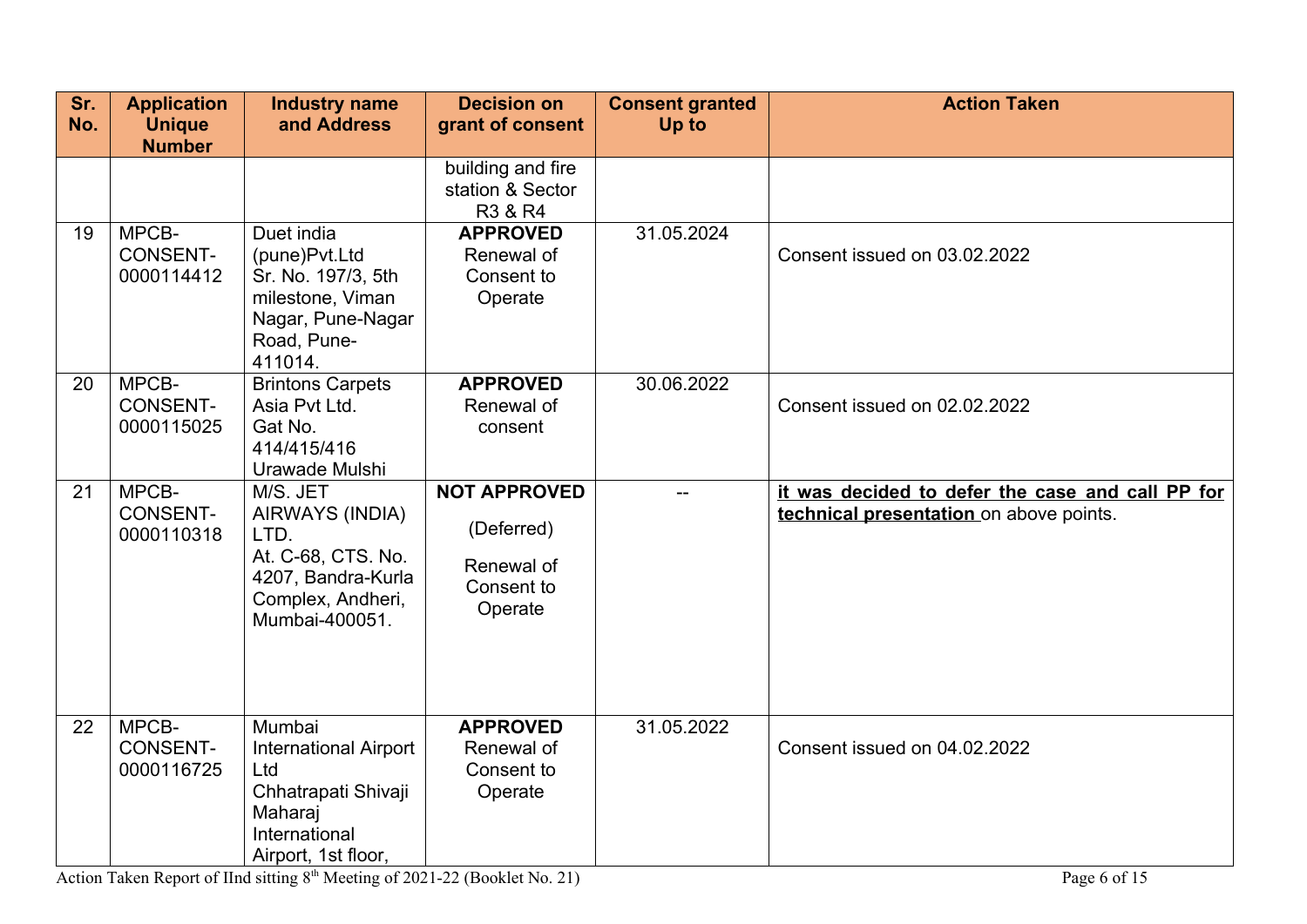| Sr. | <b>Application</b> | <b>Industry name</b>          | <b>Decision on</b>                    | <b>Consent granted</b> | <b>Action Taken</b>                               |
|-----|--------------------|-------------------------------|---------------------------------------|------------------------|---------------------------------------------------|
| No. | <b>Unique</b>      | and Address                   | grant of consent                      | <b>Up to</b>           |                                                   |
|     | <b>Number</b>      |                               |                                       |                        |                                                   |
|     |                    | Terminal 1-B,                 |                                       |                        |                                                   |
|     |                    | Santacruz (East),             |                                       |                        |                                                   |
|     |                    | Mumbai- 400099.               |                                       |                        |                                                   |
| 23  | MPCB-              | <b>JSW Energy Ltd</b>         | <b>APPROVED</b>                       | 31.08.2022             |                                                   |
|     | <b>CONSENT-</b>    | 41,42 At village              |                                       |                        | Consent issued on 04.02.2022                      |
|     | 0000116900         | Nandiwade, Post-              | Renewal of                            |                        |                                                   |
|     |                    | Jaigad, Tal & Dist-           | consent with                          |                        |                                                   |
| 24  | MPCB-              | Ratnagiri.<br><b>CEAT LTD</b> | increase in CI<br><b>NOT APPROVED</b> |                        | it was decided to defert the case and call the PP |
|     | <b>CONSENT-</b>    | 82 Satpur MIDC                | (Deferred)                            | $---$                  | for technical presentation on above points.       |
|     | 0000117420         | <b>Nashik</b>                 |                                       |                        |                                                   |
|     |                    |                               | Renewal of                            |                        |                                                   |
|     |                    |                               | consent with                          |                        |                                                   |
|     |                    |                               | amalgamation of                       |                        |                                                   |
|     |                    |                               | product quantities                    |                        |                                                   |
|     |                    |                               | in year wise                          |                        |                                                   |
| 25  | MPCB-              | Endurance                     | <b>NOT APPROVED</b>                   |                        |                                                   |
|     | <b>CONSENT-</b>    | Technologies Ltd.             | (Deferred)                            |                        | Show Cause Notice issued on 18.01.2022            |
|     | 0000117064         | Plot No. B - 1/2, 1/3         |                                       |                        |                                                   |
|     |                    | MIDC CHAKAN,                  | Renewal                               |                        |                                                   |
|     |                    | Village - Nighoje             |                                       |                        |                                                   |
|     |                    | Khed                          |                                       |                        |                                                   |
| 26  | MPCB-              | M/s. ZF Steering              | <b>NOT APPROVED</b>                   | $-$                    |                                                   |
|     | <b>CONSENT-</b>    | Gear (India) Ltd              | (Deferred)                            |                        | Show Cause Notice issued on 21.02.2022            |
|     | 0000113442         | Plot No 1242/44               |                                       |                        |                                                   |
|     |                    | Plot No. 1242/44              | Renewal                               |                        |                                                   |
|     |                    | Vadhu (BK) Talika             |                                       |                        |                                                   |
|     |                    | <b>Shirur Dist Pune</b>       |                                       |                        |                                                   |
|     | MPCB-              | Shirur<br>Sanvo Resorts Pvt.  | <b>NOT APPROVED</b>                   |                        |                                                   |
| 27  | <b>CONSENT-</b>    |                               |                                       |                        | Show Cause Notice issued on 04.01.2022            |
|     |                    | Ltd. (Marathon                | (Deferred)                            |                        |                                                   |
|     | 0000117565         | Nexzone), Village             |                                       |                        |                                                   |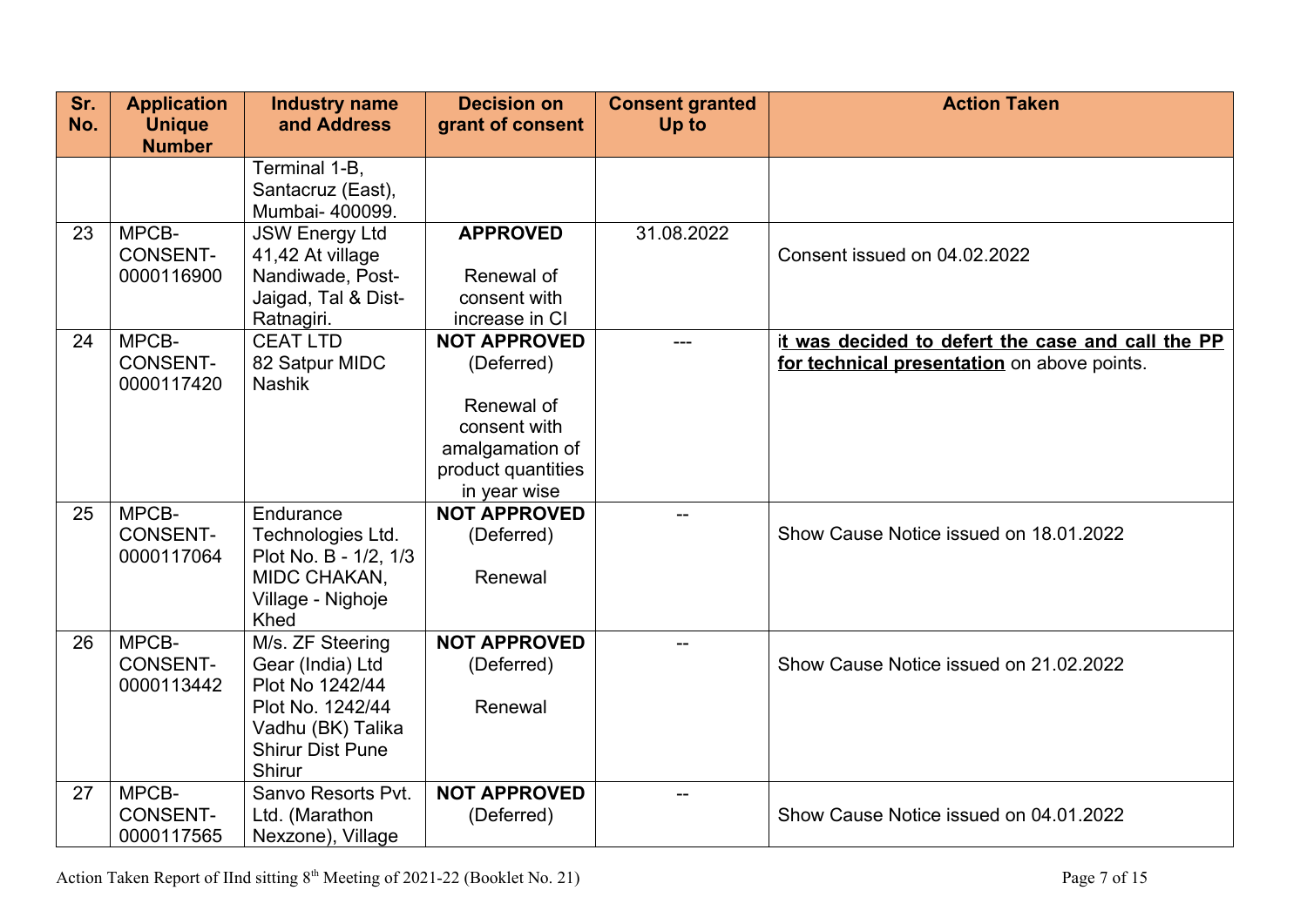| Sr.<br>No. | <b>Application</b>             | <b>Industry name</b><br>and Address | <b>Decision on</b>      | <b>Consent granted</b> | <b>Action Taken</b>                               |
|------------|--------------------------------|-------------------------------------|-------------------------|------------------------|---------------------------------------------------|
|            | <b>Unique</b><br><b>Number</b> |                                     | grant of consent        | Up to                  |                                                   |
|            |                                | Kolkhe, Tal.                        | Re-validation of        |                        |                                                   |
|            |                                | Panvel, Dist.<br>Raigad.            | Consent to<br>Establish |                        |                                                   |
| 28         | MPCB-                          | Bajaj Auto Limited                  | <b>NOT APPROVED</b>     |                        |                                                   |
|            | <b>CONSENT-</b>                | Survey No. 51A,                     | (Deferred)              |                        | Show Cause Notice issued on 18.01.2022            |
|            | 0000118335                     | 82,67,86 Akurdi                     |                         |                        |                                                   |
|            |                                | Haveli                              | Renewal                 |                        |                                                   |
| 29         | MPCB-                          | <b>CEAT LIMITED</b>                 | Renewal consent         | $-$                    | This case was discussed & approved in CAC meeting |
|            | <b>CONSENT-</b>                | Plot No. SZ-39                      | with increase in CI     |                        | dated 13.10.2021 & 29.10.2021 along with another  |
|            | 0000118753                     | M.I.D.C. Butibori                   | & amalgamation          |                        | application of the unit vide UAN No. 118939.      |
|            |                                | <b>HIGNA</b>                        | of consent              |                        |                                                   |
| 30         | MPCB-                          | M/s. Tata Motors.                   | <b>APPROVED</b>         |                        |                                                   |
|            | <b>CONSENT-</b>                | Ltd.                                |                         |                        | Consent issued on 03.02.2022                      |
|            | 0000118267                     | - Pimpri, Pune -                    | Renewal                 |                        |                                                   |
|            |                                | 411018 Haveli                       |                         |                        |                                                   |
| 31         | MPCB-                          | Tata Motors Ltd.                    | <b>APPROVED</b>         |                        |                                                   |
|            | <b>CONSENT-</b>                | Sector No.15 & 15A                  |                         |                        | Consent issued on 03.02.2022                      |
|            | 0000118462                     | Passenger Car                       | Renewal                 |                        |                                                   |
|            |                                | Unit, PCNTDA,                       |                         |                        |                                                   |
|            |                                | Chikhali, Pune-<br>411062 Haveli    |                         |                        |                                                   |
| 32         | MPCB-                          | <b>EMERSON</b>                      | <b>APPROVED</b>         |                        |                                                   |
|            | <b>CONSENT-</b>                | <b>PROCESS</b>                      | Renewal                 |                        | Consent issued on 04.02.2022                      |
|            | 0000118906                     | <b>MANAGEMENT</b>                   |                         |                        |                                                   |
|            |                                | (INDIA) PVT.LTD                     |                         |                        |                                                   |
|            |                                | Plot No.C-1                         |                         |                        |                                                   |
|            |                                | Talegaon Industrial                 |                         |                        |                                                   |
|            |                                | Area Phase-II,                      |                         |                        |                                                   |
|            |                                | Village. Mindewadi                  |                         |                        |                                                   |
|            |                                | Maval                               |                         |                        |                                                   |
| 33         | MPCB-                          | M/s. Panchshil                      | <b>APPROVED</b>         | 30.09.2024             |                                                   |
|            | <b>CONSENT-</b>                | Corporate Park Pvt.                 | Renewal of              |                        | Consent issued on 02.02.2022                      |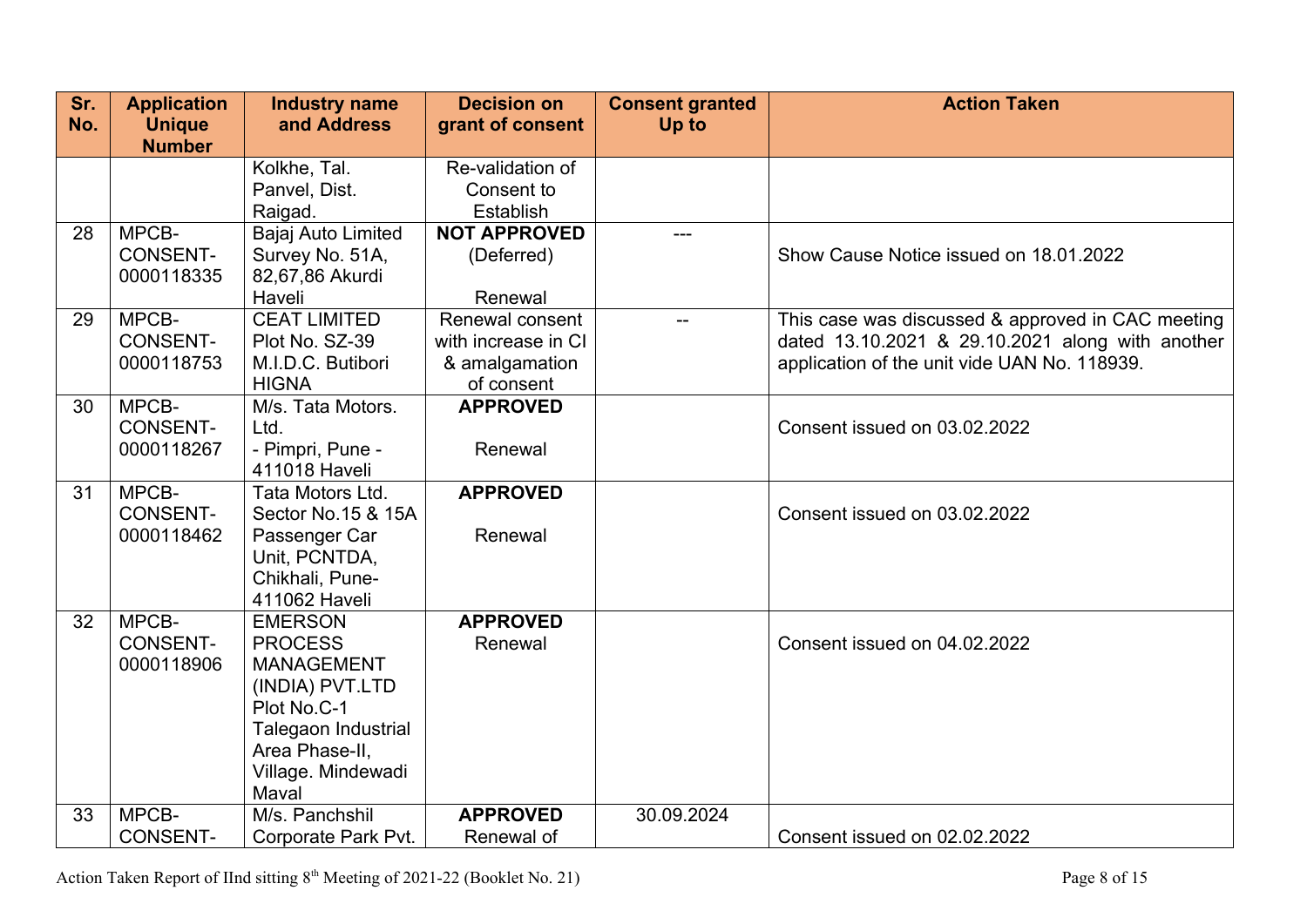| Sr.<br>No. | <b>Application</b><br><b>Unique</b>    | <b>Industry name</b><br>and Address                                                                                                                                   | <b>Decision on</b><br>grant of consent                          | <b>Consent granted</b><br>Up to | <b>Action Taken</b>                    |
|------------|----------------------------------------|-----------------------------------------------------------------------------------------------------------------------------------------------------------------------|-----------------------------------------------------------------|---------------------------------|----------------------------------------|
|            | <b>Number</b>                          |                                                                                                                                                                       |                                                                 |                                 |                                        |
|            | 0000117597                             | Ltd (Hotel Ritz<br>Carlton)<br>Sr. No. 103, Hissa<br>No. 2, CTS No -<br>1934 - 1943, Off<br>Airport Road, Opp.<br>IBM, Yerwada, Tal.<br>Haveli, Dist. Pune.<br>411006 | Consent to<br>Operate (Part)<br>with increase in<br>CI.         |                                 |                                        |
| 34         | MPCB-<br><b>CONSENT-</b><br>0000118428 | <b>UTTAM GALVA</b><br><b>STEELS LTD</b><br>Village-Narangi, At<br>Post-Donvat, Tal-<br>Khalapur, Dist-<br>Raigad.                                                     | <b>APPROVED</b><br>Renewal of<br>consent                        | 31.08.2022                      | Consent issued on 02.02.2022           |
| 35         | MPCB-<br><b>CONSENT-</b><br>0000117853 | Mahindra and<br><b>Mahindra Limited</b><br>S. NO. 159<br>Kandivali Mumbai<br>Suburban                                                                                 | <b>APPROVED</b><br>Renewal with<br>increase in CI               | 30.09.2024                      | Consent issued on 28.01.2022           |
| 36         | MPCB-<br><b>CONSENT-</b><br>0000119677 | M/s Ambuja<br>Cements Ltd. (Unit:<br>Maratha Cement<br>Works)<br>Village-Upparwahi,<br>Tal- Korpana, Dist-<br>Chandrapur                                              | <b>APPROVED</b><br>Renewal of<br>consent with<br>increase in CI | 31.10.2022                      | Consent issued on 03.02.2022           |
| 37         | MPCB-<br><b>CONSENT-</b><br>0000120028 | <b>FRIGORIFICO</b><br><b>ALLANA PRIVATE</b><br><b>LIMITED</b><br>GUT NO. 74 to 83<br>& 86 to 88 GEVRAI                                                                | <b>NOT APPROVED</b><br>(Deferred)<br>Renewal of<br>consent with | -----                           | Show Cause Notice issued on 04.01.2022 |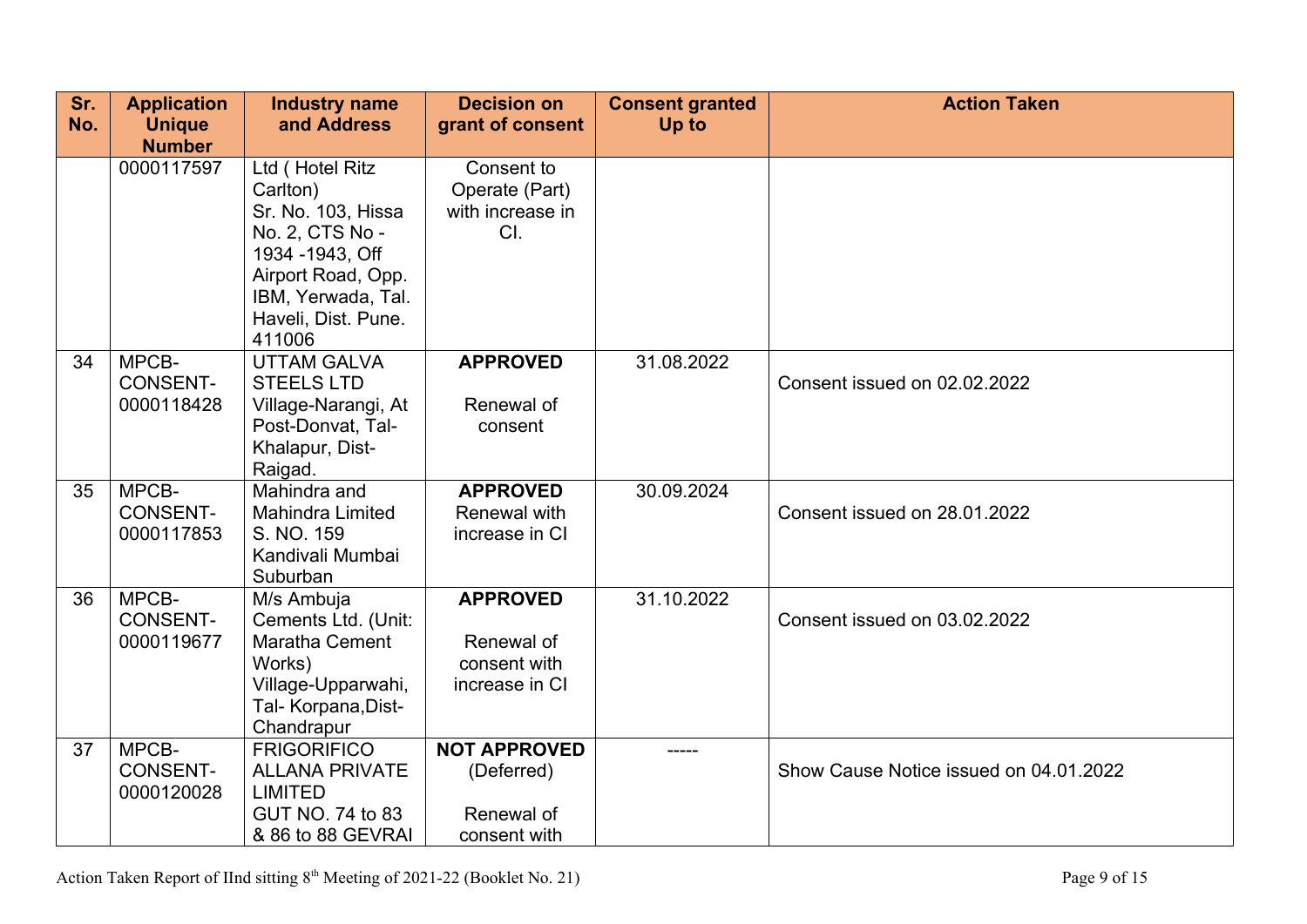| Sr. | <b>Application</b>             | <b>Industry name</b>            | <b>Decision on</b>  | <b>Consent granted</b> | <b>Action Taken</b>                                                                                              |
|-----|--------------------------------|---------------------------------|---------------------|------------------------|------------------------------------------------------------------------------------------------------------------|
| No. | <b>Unique</b><br><b>Number</b> | and Address                     | grant of consent    | Up to                  |                                                                                                                  |
|     |                                | VILLAGE,                        | increase in CI      |                        |                                                                                                                  |
|     |                                | PAITHAN ROAD                    |                     |                        |                                                                                                                  |
|     |                                | <b>AURANGABAD</b>               |                     |                        |                                                                                                                  |
| 38  | MPCB-                          | Macrotech                       | <b>NOT APPROVED</b> | --                     | it was decided to defer the case and call PP for                                                                 |
|     | <b>CONSENT-</b><br>0000120100  | Developers Ltd.,<br>Siena A & B | (Deferred)          |                        | presentation along with above details and justification<br>towards submission of bifurcated/separate application |
|     |                                | Savana A & B                    | Renewal of          |                        | for the same premises.                                                                                           |
|     |                                | Kalyan, Dist.                   | Consent to          |                        |                                                                                                                  |
|     |                                | Thane.                          | Operate for         |                        |                                                                                                                  |
|     |                                |                                 | Residential         |                        |                                                                                                                  |
|     |                                |                                 | Buildings (Part-V)  |                        |                                                                                                                  |
| 39  | MPCB-                          | The Bombay                      | <b>APPROVED</b>     | 30.09.2022             |                                                                                                                  |
|     | <b>CONSENT-</b>                | Dyeing and                      |                     |                        | Consent issued on 03.02.2022                                                                                     |
|     | 0000119598                     | Manufacturing                   | Renewal of          |                        |                                                                                                                  |
|     |                                | Company Limited.                | Consent with        |                        |                                                                                                                  |
|     |                                | Plot No A-1 MIDC                | increase in CI      |                        |                                                                                                                  |
|     |                                | Industrial Area,<br>Patalganga  |                     |                        |                                                                                                                  |
|     |                                | Khalapur, Dist:                 |                     |                        |                                                                                                                  |
|     |                                | Raigad.                         |                     |                        |                                                                                                                  |
| 40  | MPCB-                          | Laxmi Organic                   | <b>NOT APPROVED</b> | ---                    | it was decided to defer the case and resubmit after                                                              |
|     | <b>CONSENT-</b>                | <b>Industries Ltd</b>           |                     |                        | compliance reverification.                                                                                       |
|     | 0000119994                     | A-22/2/3, MIDC                  | (Deferred)          |                        |                                                                                                                  |
|     |                                | <b>Mahad Dist Raigad</b>        | Renewal             |                        |                                                                                                                  |
|     |                                | <b>Mahad Mahad</b>              |                     |                        |                                                                                                                  |
| 41  | MPCB-                          | <b>BILT GRAPHIC</b>             | <b>NOT APPROVED</b> | $- - - -$              | it was decided to keep this case in abeyance and                                                                 |
|     | <b>CONSENT-</b>                | <b>PAPER</b>                    |                     |                        | decided to call for presentation on above points.                                                                |
|     | 0000116824                     | <b>PRODUCTS</b>                 | (Deferred)          |                        |                                                                                                                  |
|     |                                | <b>LIMITED</b>                  |                     |                        |                                                                                                                  |
|     |                                | <b>BALLARPUR Dist:</b>          | Renewal of          |                        |                                                                                                                  |
|     |                                | Chandrapur.                     | consent with        |                        |                                                                                                                  |
|     |                                |                                 | decrease in CI      |                        |                                                                                                                  |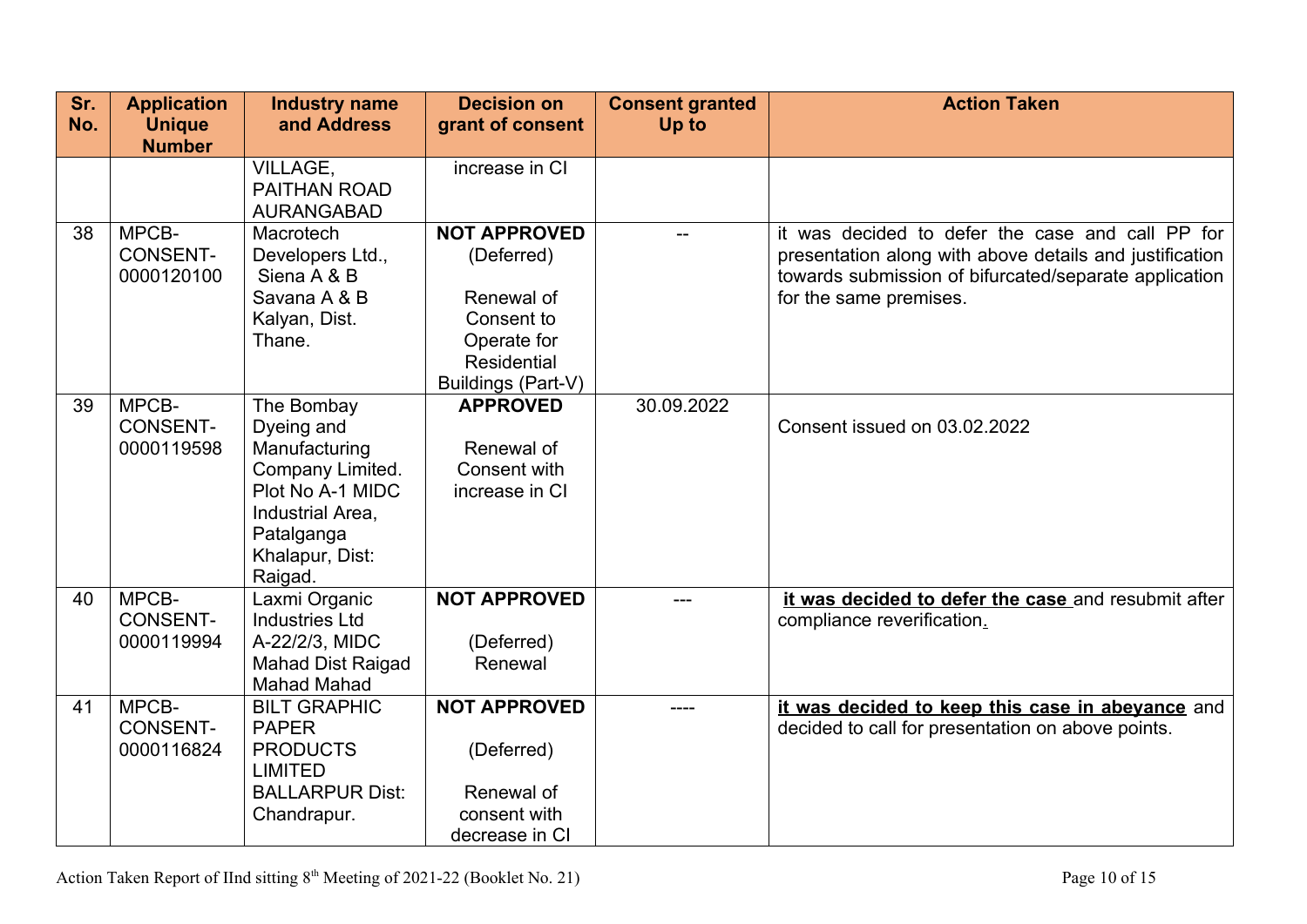| Sr. | <b>Application</b> | <b>Industry name</b>                 | <b>Decision on</b>  | <b>Consent granted</b> | <b>Action Taken</b>                              |
|-----|--------------------|--------------------------------------|---------------------|------------------------|--------------------------------------------------|
| No. | <b>Unique</b>      | and Address                          | grant of consent    | Up to                  |                                                  |
|     | <b>Number</b>      |                                      |                     |                        |                                                  |
| 42  | MPCB-              | Macrotech                            | <b>NOT APPROVED</b> | $-$                    | it was decided to defer the case and call PP for |
|     | <b>CONSENT-</b>    | Developers Ltd.,                     |                     |                        | presentation along with above details.           |
|     | 0000120324         | Wing $J & K$ ,                       | (Deferred)          |                        |                                                  |
|     |                    | Kolshet Road,                        |                     |                        |                                                  |
|     |                    | Thane.                               | Renewal of          |                        |                                                  |
|     |                    |                                      | Consent to          |                        |                                                  |
|     |                    |                                      | Operate (Part-II)   |                        |                                                  |
| 43  | MPCB-              | M/s Maharashtra                      | <b>APPROVED</b>     | 31.10.2022             |                                                  |
|     | <b>CONSENT-</b>    | Cement Plant (A                      |                     |                        | Consent issued on 24.01.2022                     |
|     | 0000120041         | unit of Shree                        | Renewal of          |                        |                                                  |
|     |                    | Cement Ltd.)                         | consent             |                        |                                                  |
|     |                    | Gut No. (village                     |                     |                        |                                                  |
|     |                    | Kangaon-672,677,-                    |                     |                        |                                                  |
|     |                    | 681 & 683 & Patas-                   |                     |                        |                                                  |
|     |                    | 733) Near Patas                      |                     |                        |                                                  |
|     |                    | railway                              |                     |                        |                                                  |
|     |                    | station, Village<br>Patas & Kangaon, |                     |                        |                                                  |
|     |                    | Taluka Daund,                        |                     |                        |                                                  |
|     |                    | District Pune,                       |                     |                        |                                                  |
|     |                    | Maharashtra Daund                    |                     |                        |                                                  |
| 44  | MPCB-              | <b>UltraTech Cement</b>              | <b>NOT APPROVED</b> |                        | Show Cause Notice issued on 11.01.2022.          |
|     | <b>CONSENT-</b>    | Limited, Unit-                       |                     |                        |                                                  |
|     | 0000120167         | <b>Manikgarh Cement</b>              | (Deferred)          |                        |                                                  |
|     |                    | Works and                            |                     |                        |                                                  |
|     |                    | Manikgarh Cement                     | Renewal of          |                        |                                                  |
|     |                    | Works II                             | consent with        |                        |                                                  |
|     |                    | 146 to 163                           | increase in CI      |                        |                                                  |
|     |                    | Gadchandur, Tal-                     |                     |                        |                                                  |
|     |                    | Korpana, Dist-                       |                     |                        |                                                  |
|     |                    | Chandrapur                           |                     |                        |                                                  |
| 45  | MPCB-              | <b>PRAVARA</b>                       | <b>APPROVED</b>     | 31.07.2023             |                                                  |
|     | <b>CONSENT-</b>    | <b>RENEWABLE</b>                     |                     |                        | Consent issued on 02.02.2022                     |

Action Taken Report of IInd sitting 8<sup>th</sup> Meeting of 2021-22 (Booklet No. 21) Page 11 of 15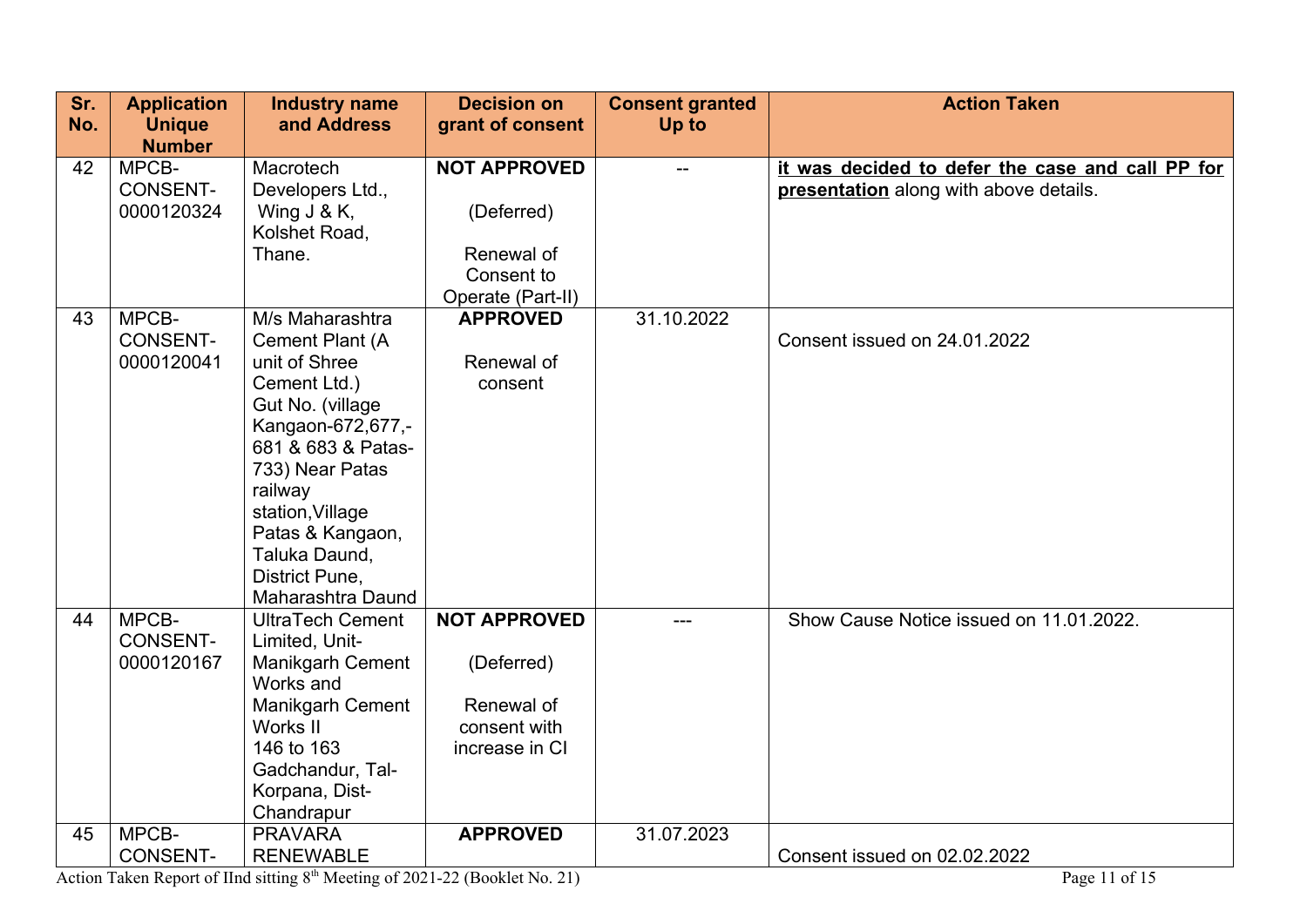| Sr.<br>No. | <b>Application</b><br><b>Unique</b><br><b>Number</b> | <b>Industry name</b><br>and Address                                                                                                                                                                                       | <b>Decision on</b><br>grant of consent                          | <b>Consent granted</b><br>Up to | <b>Action Taken</b>          |
|------------|------------------------------------------------------|---------------------------------------------------------------------------------------------------------------------------------------------------------------------------------------------------------------------------|-----------------------------------------------------------------|---------------------------------|------------------------------|
|            | 0000120278                                           | <b>ENERGY LIMITED</b><br><b>GUT NO 194/A/A,</b><br>195/A/1, 196/2<br><b>PRAVARANAGAR</b><br>, RAHATA, DIST-<br><b>AHMEDNAGAR</b>                                                                                          | Renewal of<br>consent with<br>increase in CI                    |                                 |                              |
| 46         | MPCB-<br><b>CONSENT-</b><br>0000118429               | <b>ORIENT CEMENT</b><br>LTD. CLINKER<br><b>GRINDING UNIT</b><br>166, 162, 173 to<br>175, 736 to 744,<br>2495, 898/1. At NH<br>6, PO. Nashirabad,<br>Tal & Dist-Jalgaon                                                    | <b>APPROVED</b><br>Renewal of<br>consent with<br>increase in CI | 31.10.2022                      | Consent issued on 04.02.2022 |
| 47         | MPCB-<br><b>CONSENT-</b><br>0000120865               | Imagicaa World<br>Entertainment Ltd.<br>(Hotel - Adlabs<br>Entertainment<br>Limited)<br>S. No. 69, 70/2,<br>70/3, 70/4, 70/5,<br>70/6, 70/7, Vadval<br>Village, Khopoli-<br>Pali Road, Tal.<br>Khalapur, Dist.<br>Raigad. | <b>APPROVED</b><br>Renewal of<br>Consent to<br>Operate          | Up to 31.08.2022.               | Consent issued on 02.02.2022 |
| 48         | MPCB-<br><b>CONSENT-</b><br>0000120939               | <b>ACC Limited</b><br>Plot No 1, Ghugus<br>Industrial Area,<br>MIDC, P O Cement<br>nagar Tal &<br>District-<br>Chandrapur-                                                                                                | <b>APPROVED</b><br>Renewal of<br>consent with<br>increase in CI | 31.10.2022                      | Consent issued on 02.02.2022 |

Action Taken Report of IInd sitting 8<sup>th</sup> Meeting of 2021-22 (Booklet No. 21) Page 12 of 15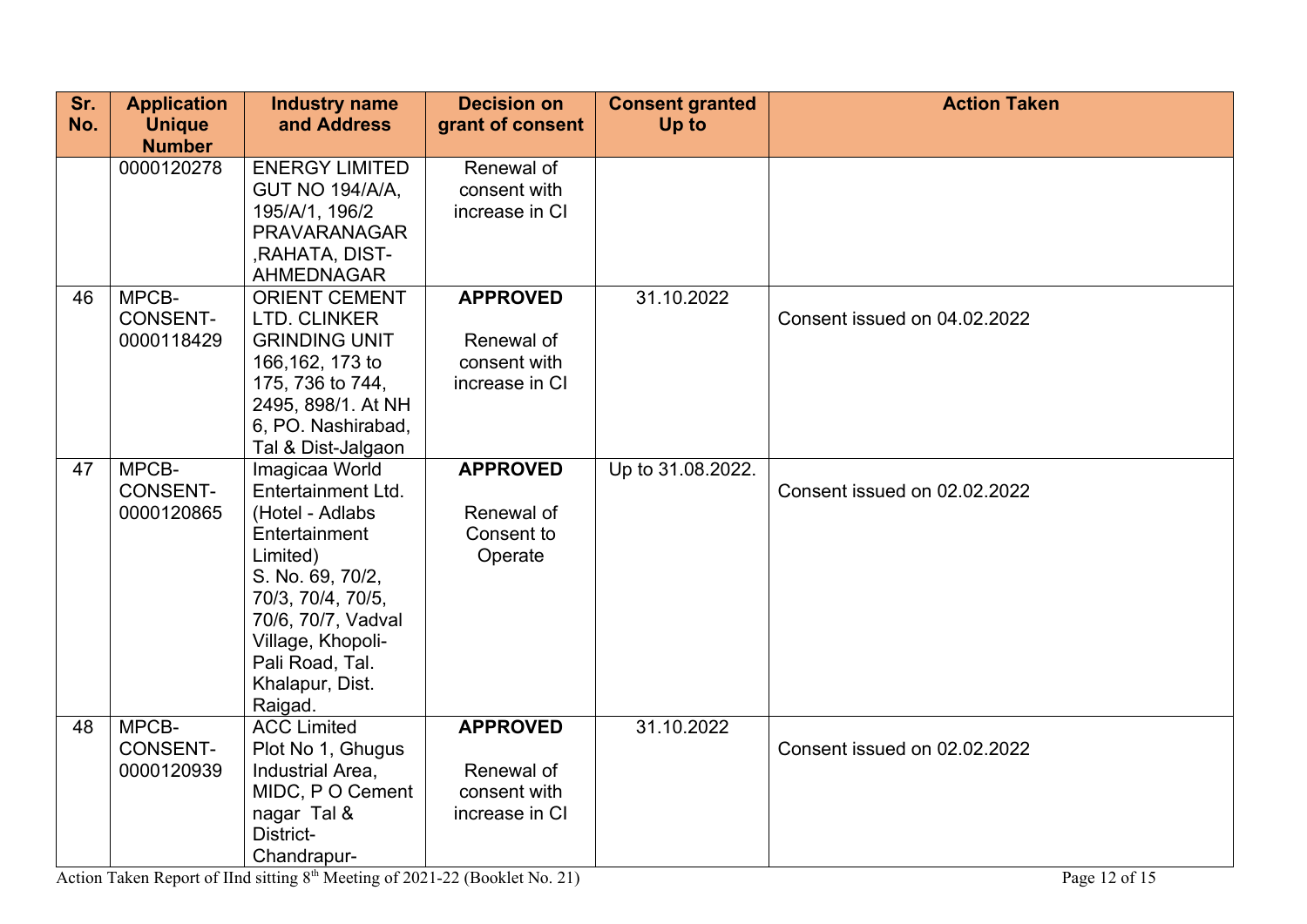| Sr. | <b>Application</b> | <b>Industry name</b>      | <b>Decision on</b>  | <b>Consent granted</b> | <b>Action Taken</b>                              |
|-----|--------------------|---------------------------|---------------------|------------------------|--------------------------------------------------|
| No. | <b>Unique</b>      | and Address               | grant of consent    | <b>Up to</b>           |                                                  |
|     | <b>Number</b>      |                           |                     |                        |                                                  |
|     |                    | 442502                    |                     |                        |                                                  |
| 49  | MPCB-              | Penna Cement              | <b>APPROVED</b>     | 31.10.2022             |                                                  |
|     | <b>CONSENT-</b>    | <b>Industries Limited</b> |                     |                        | Consent issued on 03.02.2022                     |
|     | 0000120808         | Gat No. 594               | Renewal of          |                        |                                                  |
|     |                    | Village-Kangaon           | consent with        |                        |                                                  |
|     |                    | Tal-Daund, Dist-          | increase in CI      |                        |                                                  |
|     |                    | Pune                      |                     |                        |                                                  |
| 50  | MPCB-              | Macrotech                 | <b>NOT APPROVED</b> | $-$                    | it was decided to defer the case and call PP for |
|     | <b>CONSENT-</b>    | Developers Ltd.,          |                     |                        | presentation along with above details.           |
|     | 0000120710         | Villages Nilje,           | Re-validation of    |                        |                                                  |
|     |                    | Katai, Usarghar,          | Consent to          |                        |                                                  |
|     |                    | Ghesar, Tal.              | Establish           |                        |                                                  |
|     |                    | Kalyan, Dist.<br>Thane.   |                     |                        |                                                  |
| 51  | MPCB-              | Four Season Hotel         | <b>APPROVED</b>     | 30.09.2026             |                                                  |
|     | <b>CONSENT-</b>    | C.S. No. 1/136,           | Renewal of          |                        | Consent issued on 02.02.2022                     |
|     | 0000121216         | Near Jijamata             | Consent to          |                        |                                                  |
|     |                    | Nagar, Dr. E.             | Operate with        |                        |                                                  |
|     |                    | Moses Road, Worli,        | decrease in CI      |                        |                                                  |
|     |                    | Mumbai -400 018.          |                     |                        |                                                  |
| 52  | MPCB-              | Topworth Urja &           | <b>NOT APPROVED</b> | ---                    |                                                  |
|     | <b>CONSENT-</b>    | Metals Limited.,          | Renewal with        |                        | Show Cause Notice issued on 04.01.2022           |
|     | 0000115928         | 60,67,68/1&2, 70,         | decrease in CI      |                        |                                                  |
|     |                    | 71/1&2, 73/1,2, 1A        |                     |                        |                                                  |
|     |                    | & 1B, 74, 75,             |                     |                        |                                                  |
|     |                    | 76/1&2, 82/1to4,          |                     |                        |                                                  |
|     |                    | 83/1&2, 85/1&2,           |                     |                        |                                                  |
|     |                    | 23/1&2, 24/1&2,           |                     |                        |                                                  |
|     |                    | 30/1 & Others.            |                     |                        |                                                  |
|     |                    | Village - Heti,           |                     |                        |                                                  |
|     |                    | Mouza - Ukkerwahi,        |                     |                        |                                                  |
|     |                    | Post Office -             |                     |                        |                                                  |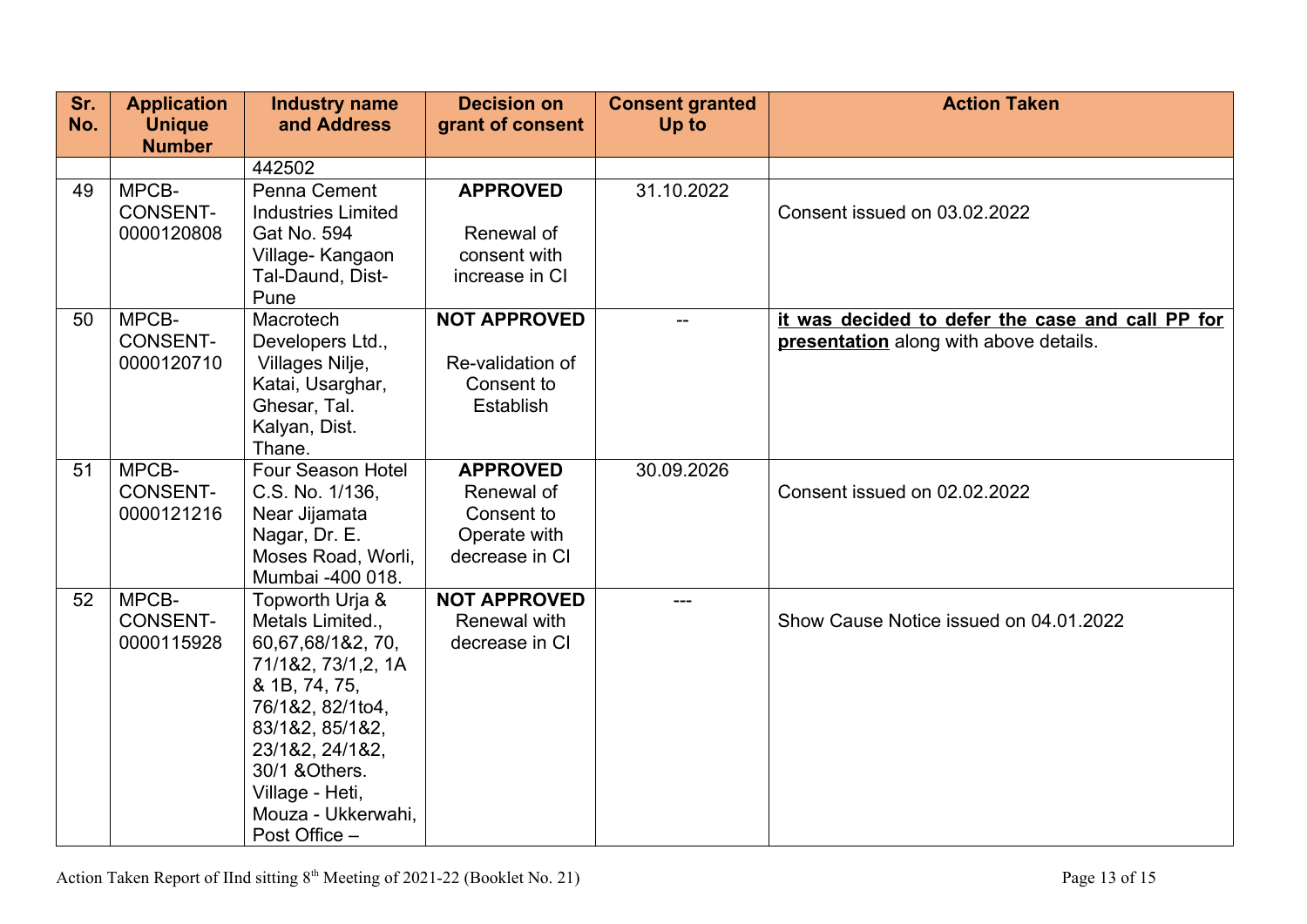| Sr.<br>No. | <b>Application</b><br><b>Unique</b> | <b>Industry name</b><br>and Address | <b>Decision on</b><br>grant of consent | <b>Consent granted</b><br>Up to | <b>Action Taken</b>          |  |  |  |
|------------|-------------------------------------|-------------------------------------|----------------------------------------|---------------------------------|------------------------------|--|--|--|
|            | <b>Number</b>                       |                                     |                                        |                                 |                              |  |  |  |
|            |                                     | Udasa.                              |                                        |                                 |                              |  |  |  |
| 53         | MPCB-                               | <b>RCCPL Pvt. Ltd</b>               | <b>APPROVED</b>                        | 31.10.2022                      |                              |  |  |  |
|            | <b>CONSENT-</b>                     | J-2, MIDC Industrial                |                                        |                                 | Consent issued on 04.02.2022 |  |  |  |
|            | 0000120945                          | Area Butibori                       | Renewal of                             |                                 |                              |  |  |  |
|            |                                     | <b>Butibori</b>                     | consent with                           |                                 |                              |  |  |  |
|            |                                     |                                     | increase in CI                         |                                 |                              |  |  |  |
| 54         | MPCB-                               | <b>Ultra Tech Cement</b>            | <b>APPROVED</b>                        | 31.10.2022                      |                              |  |  |  |
|            | <b>CONSENT-</b>                     | Limited, Nagpur                     |                                        |                                 | Consent issued on 03.02.2022 |  |  |  |
|            | 0000120760                          | <b>Cement Works</b>                 | Renewal of                             |                                 |                              |  |  |  |
|            |                                     | Survey no 32/1, 34,                 | consent                                |                                 |                              |  |  |  |
|            |                                     | 35/2 39 Ashti 204,                  |                                        |                                 |                              |  |  |  |
|            |                                     | 220, 221, At                        |                                        |                                 |                              |  |  |  |
|            |                                     | Village Ashti-<br>Navegaon-Tarsa,   |                                        |                                 |                              |  |  |  |
|            |                                     | Tal-Mouda, Dist-                    |                                        |                                 |                              |  |  |  |
|            |                                     | Nagpur.                             |                                        |                                 |                              |  |  |  |
| 55         | MPCB-                               | Imagicaa World                      | <b>APPROVED</b>                        | Up to 31.08.2022                |                              |  |  |  |
|            | <b>CONSENT-</b>                     | Entertainment Ltd.                  |                                        |                                 | Consent issued on 02.02.2022 |  |  |  |
|            | 0000120984                          | (Theme Park -                       | Renewal of                             |                                 |                              |  |  |  |
|            |                                     | Adlabs                              | Consent to                             |                                 |                              |  |  |  |
|            |                                     | Entertainment Ltd.)                 | Operate for                            |                                 |                              |  |  |  |
|            |                                     | S. Nos. 3/1, 3/2A,                  | <b>Theme Park</b>                      |                                 |                              |  |  |  |
|            |                                     | 3/2B, 3/3A, 3/3B of                 |                                        |                                 |                              |  |  |  |
|            |                                     | Sangdewadi & S.                     |                                        |                                 |                              |  |  |  |
|            |                                     | Nos. 4/2, 4/8, 5/0,                 |                                        |                                 |                              |  |  |  |
|            |                                     | 6/0 of Vadval                       |                                        |                                 |                              |  |  |  |
|            |                                     | Khopoli - Pali Road,                |                                        |                                 |                              |  |  |  |
|            |                                     | Tal.                                |                                        |                                 |                              |  |  |  |
|            |                                     | Khalapur, Dist.                     |                                        |                                 |                              |  |  |  |
|            |                                     | Raigad.                             |                                        |                                 |                              |  |  |  |
|            |                                     |                                     |                                        |                                 |                              |  |  |  |
| $***$      |                                     |                                     |                                        |                                 |                              |  |  |  |